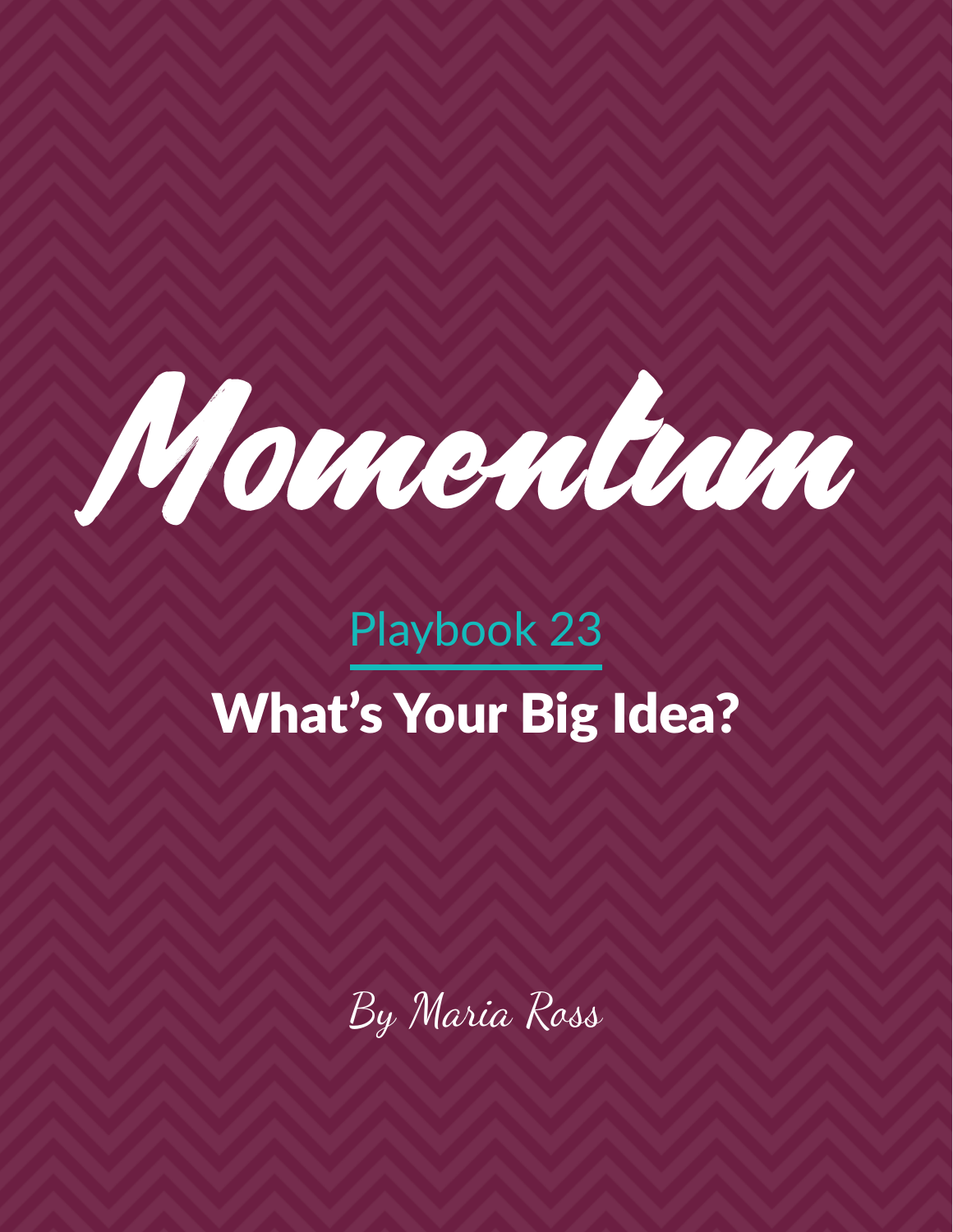# Here's What's Inside!

| There's No Place Like Home 3 |  |
|------------------------------|--|
|                              |  |
|                              |  |
|                              |  |
|                              |  |
|                              |  |
|                              |  |

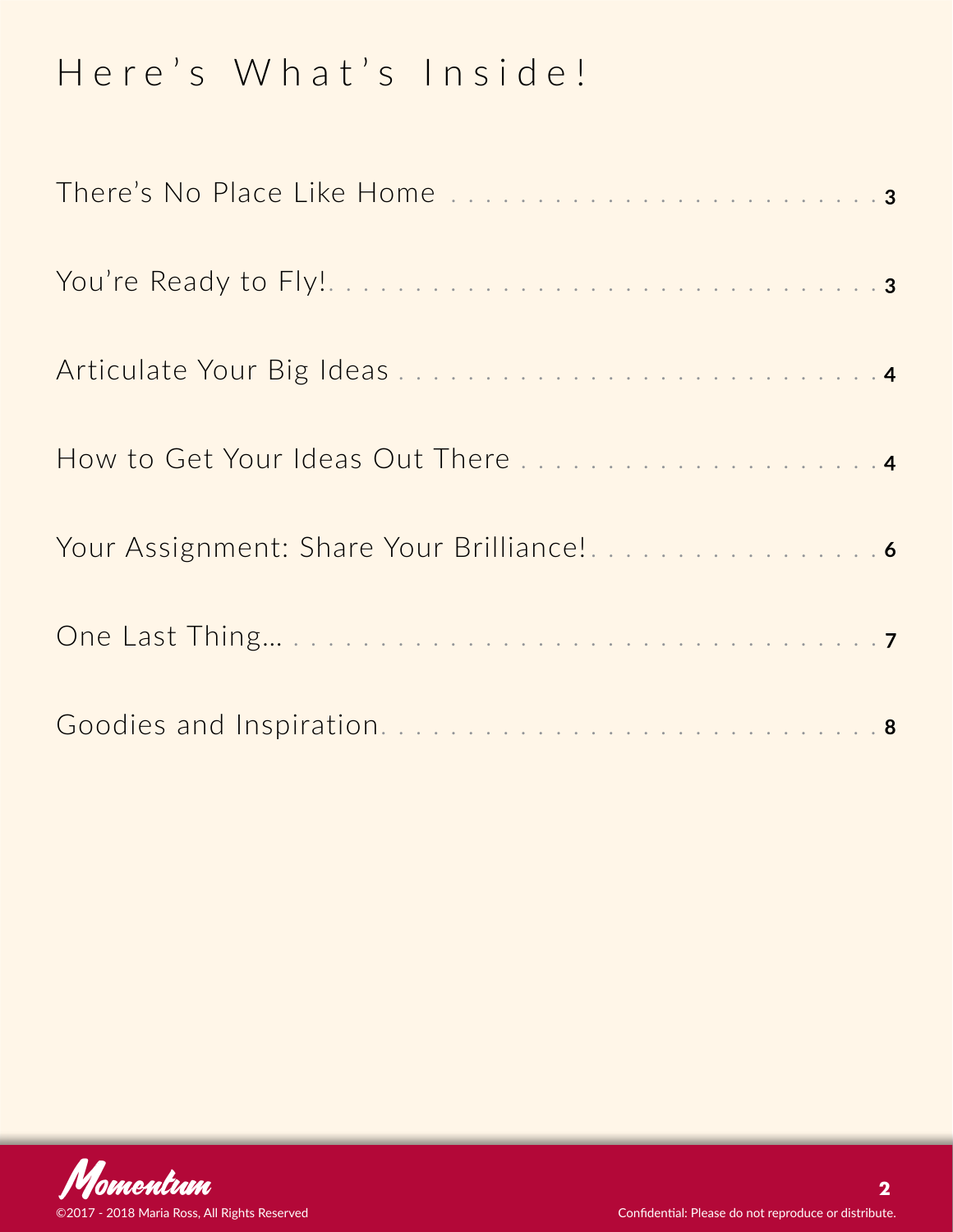# <span id="page-2-0"></span>Playbook 23: What's Your Big Idea?

### **There's No Place Like Home**

*The Wizard of Oz* was a classic film, wasn't it? As a child, I loved following young Dorothy on her adventure through this magical land as she picked up travel companions and faced every danger thrown at her by the Wicked With of the West.

Sidenote: Back then, we waited with baited breath for the movie to come out every year on network T.V. There was no On Demand viewing or even DVD's when I was a little girl. #DatingMyself

Dorothy hoped the Wizard would use his powers to send her back home to Kansas. But as it turned out, she had the power to go home within her all along. All she had to do was click her ruby slippers three times and repeat, "There's no place like home."

Even as a kid, I thought it was annoying that the Good Witch never told her this back at the start in Munchkinland. Rude.

The moral is an important one for you: You can search externally for what will boost your business and invest in tons of different ads and marketing opportunities.

### **But never forget that YOU are your own best content and promoter. Your brain and creativity are the Intellectual Property.**

In this lesson, you're going to explore ways to share that brilliance with the world and help you shine as bright as those ruby slippers!

# **You're Ready to Fly!**

You've spent a lot of time in MOMENTUM building your foundation. You've clarified your value, defined your ideal audience, determined the core benefits you offer. You've even decided how you want your brand to look, sound and act in the world.

#### **You've come a long way, baby!**

Many business owners don't take this time and end up sharing a disjointed message and irrelevant brand. That is often why their offerings fail to attract anyone, they never get speaking engagements and you don't see their writing showing up in the right publications.

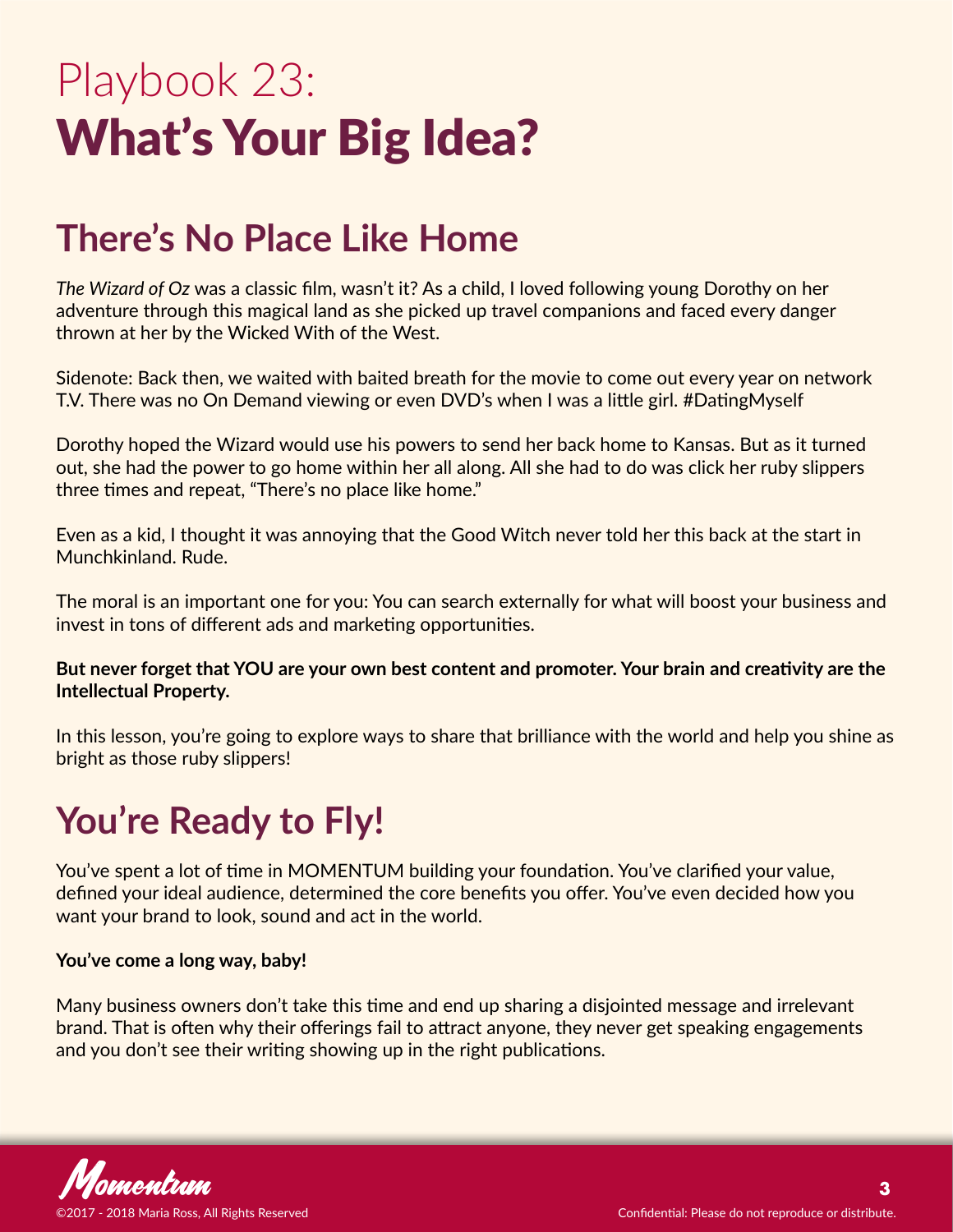<span id="page-3-0"></span>**But not you, MOMENTUM seeker!** You've done the work and now you're finally ready to package things up and promote all your goodness.

# **Articulate Your Big Ideas**

Remember way back when in Playbook 3 when you started documenting your soundbites? And remember back in Playbooks 14 and 16 when you determined creative content ideas? It's time to pull those out again. Or work on them now. No judgment!

What big themes or topics emerged? What do you constantly find yourself talking about, writing about or teaching?

**These are the seeds of the big ideas you can use to share your brilliance.** 

### You want to develop your own marquee themes about which you can write, speak and teach.

**Not sure how to articulate your Big Idea?** Here's how to find some inspiration:

- **• Browse [TED Talk](https://www.ted.com/) titles and descriptions.** This is a super valuable way to learn how others articulate their big ideas and frame key themes. Each speaker must submit an application that succinctly spells out their "Idea Worth Sharing."
- **• Read your favorite thought leader's bio or byline.** Is there a columnist you respect, a speaker you admire? Check out their "official" bio online but also see if you can find an article they've written that includes their "byline." This is their little two to three sentence bio that is normally found under their name or at the end of the article. This may include some of their big themes, for example, **[Seth Godin's](http://www.sethgodin.com/)** frequent byline: *He writes about the post-industrial revolution, the way ideas spread, marketing, quitting, leadership and most of all, changing everything.*
- **• Review your favorite thought leader's book, course or offering titles:** Do you have a thought leader, blogger, personality you admire? See what they are naming their offerings or courses. This may give you fodder for how they've articulated their expertise. For example, brand and marketing expert Dorie Clark recently launched a course called **[Recognized Expert](http://learn.dorieclark.com/courses/expert)**. The name sums up her big idea quite well!

### **How to Get Your Ideas Out There**

**You've got your big, unique, expert idea. Or maybe a few of them! Now, how can you get it out there?**  Good news: there are several ways you can create your thought leader brand, without relying on a national morning show or magazine to ask for an interview. You can control some of how you build your thought leadership. And one side benefit is that a few of these can become alternate revenue streams for you!

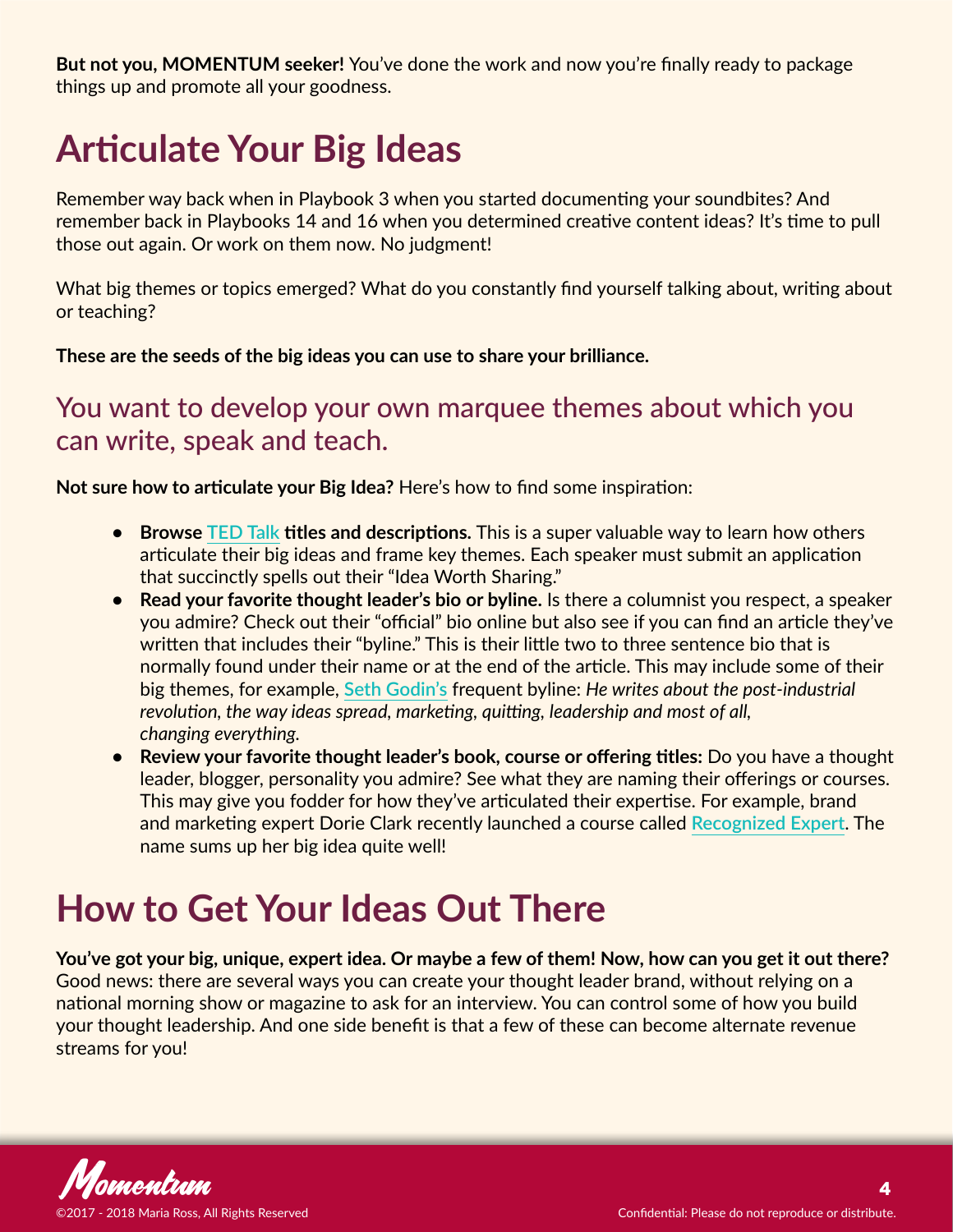**Get on Stage:** Write a very short presentation abstract about your big idea and find opportunities to do the same one in multiple talks or keynotes. For example, my speaker abstracts include *Branding Basics for Small Business and Reboot and Reframe*. Simon Sinek did a famous one over and over again based on his TED Talk, *[Start With Why: How Great Leaders Inspire Action](https://www.youtube.com/watch?v=u4ZoJKF_VuA&feature=youtu.be)*. Contact local Chamber of Commerce, Rotary Club or other professional organization in your area. You can also research applicable conferences that accept speaker submissions. If you are new to speaking, you may have to do a few for free so you can practice and also obtain footage for a professional speaker video.

**Run a Free Webinar:** Create a compelling 45 to 60 minute webinar and invite everyone on your list, in your social media world and all prospects and clients. Not only is this a great way to showcase your expertise and story, it also serves as a wonderful lead magnet to build your list and add value to your community. Remember to leave time at the end for questions and engagement. You can also run a free teleseminar or **[Zoom](http://www.zoom.us/)** call if that suits you better.

**Launch a Course:** Take what you know and launch a paid course on the topic. If you're listening to your ideal audience, as we've discussed in past Playbooks, and truly understand what they crave, you can map your talents with their needs. Create and market one on your own, or use online learning platforms such as **[Udemy](http://www.udemy.com/)** or **[Lynda](http://www.lynda.com/)**.

*A note on courses:* Many service professionals, especially photographers, accountants, and consultants, think they can't possibly create a short course. Especially if they work on retainer, do custom projects or sell B2B. Absolutely untrue! You can package up a slice of your expertise for folks to taste. For example, Sue Bryce is a ridiculously amazing photographer who launched an **[entire membership course](https://suebryceeducation.com/)** for other photographers to help them with both artistry and the business. Bookkeeper Andi Smiles launched a **[How to Set Up Quickbooks Online](http://www.bffcourse.com/)** digital course for "nonaccountants." And while I work on custom projects for both mid-sized companies and solopreneurs, **[MOMENTUM](http://www.red-slice.com/momentum)** is how I share my expertise and advice with YOU! I also offer digital courses from time to time.

**Create a SlideShare Presentation:** Build a creative and engaging presentation and post it on **[SlideShare](https://www.slideshare.net/)** to be found by those looking for your expertise area.

**Pitch a Contributed Article..and Turn It Into an Ongoing Column:** Take your big idea and, instead of simply posting it on your blog, pitch it to publications with larger followings, such as **[The Huffington](http://www.carefulcents.com/get-published-on-the-huffington-post/)  [Post](http://www.carefulcents.com/get-published-on-the-huffington-post/)** or **[Entrepreneur.com](https://www.entrepreneur.com/page/236106)** (both these links take you directly to information on how to become a blogger for them.) Perhaps there are publications or website in your specific space that are relevant for you or your topic. For example, **[The Elephant Journal](https://www.elephantjournal.com/)** publishes articles about yoga, sustainability, politics and spirituality. **[Life By Me](http://www.lifebyme.com/)** is another great one that wants articles that share meaningful experiences. If you want to simply get your articles out there, without a gatekeeper, you'll want to publish articles via **[LinkedIn](http://www.linkedin.com/)** or **[Medium](https://medium.com/)**, both of which allow you to write an article and immediately post it live.

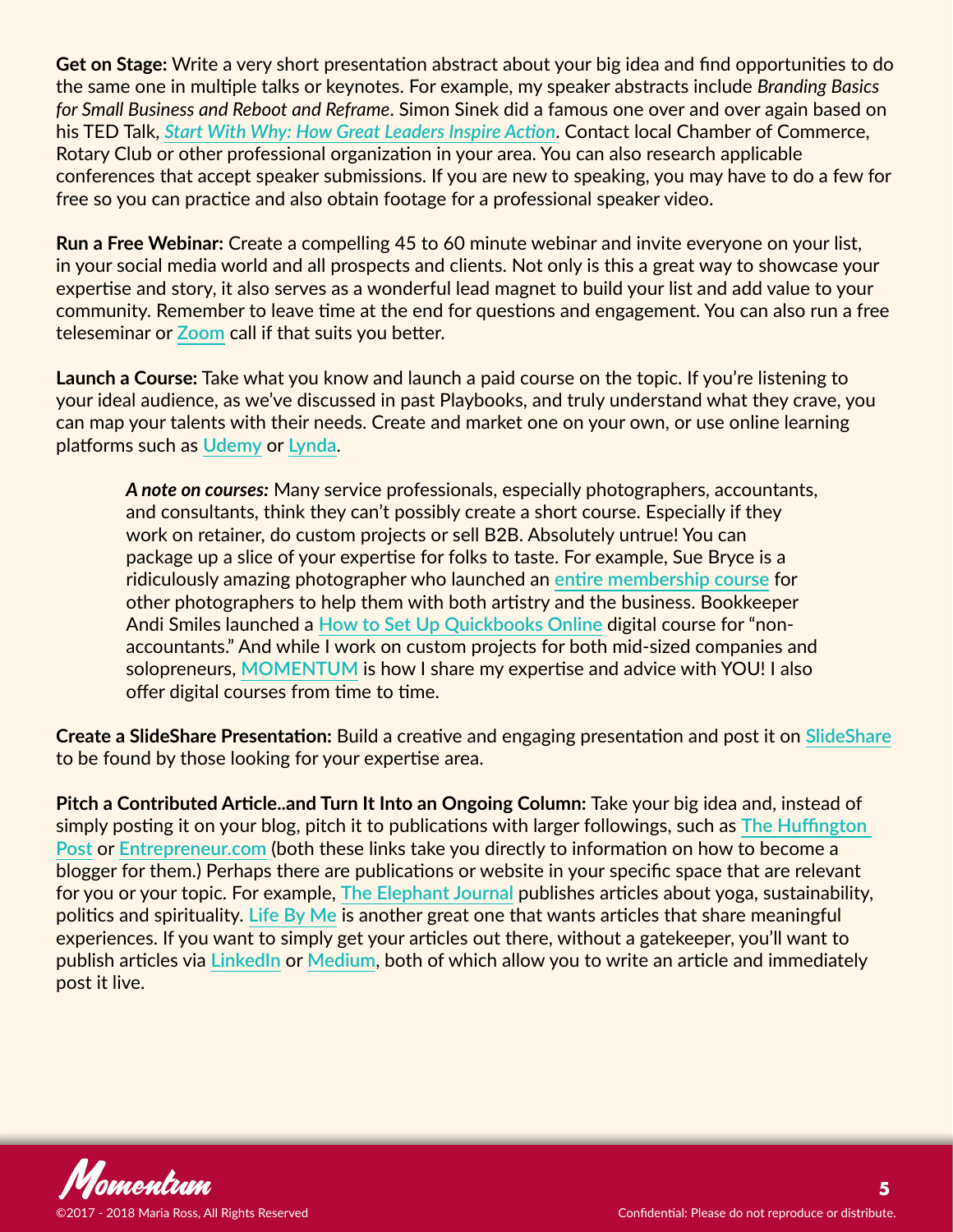### <span id="page-5-0"></span>**Your Assignment: Share Your Brilliance!**

**Articulate your three most compelling Big Ideas.** What do you find yourself constantly talking about, writing about, or teaching? What are the common themes of your work?

| л<br><u>. на с</u> |                                                                                                                 |
|--------------------|-----------------------------------------------------------------------------------------------------------------|
| ⌒<br><u>.</u>      |                                                                                                                 |
| 2<br>J.            | the contract of the contract of the contract of the contract of the contract of the contract of the contract of |

**Pick one and describe your Big Idea in more detail. What can you teach? What will people learn from it? How will their work or lives improve?**

**You've been asked to speak at a local professional organization about your Big Idea!** Can you come up with a creative title and a pithy abstract for the group to use to promote it? *If you need writing help, PLEASE post your description/thoughts on the Facebook page and I will review and help you!*

### **Identify three publications/websites that may have the perfect audience for an article on this topic:**

| ∸.              |  |
|-----------------|--|
| ⌒<br><u>.</u> . |  |
| っ<br>J.         |  |

### *But wait, you're not quite done….*

Please post your plans and ideas to share your brilliance (and add new revenue streams!) on the Facebook page by Friday.

Remember, we are here to encourage you and provide any feedback. If you're like me, often it's fellow collaborators that help me polish my ideas to a glossy sheen.

Again, I'm going to reward you all year long, so don't lose your MOMENTUM: Post it now and keep that train moving!

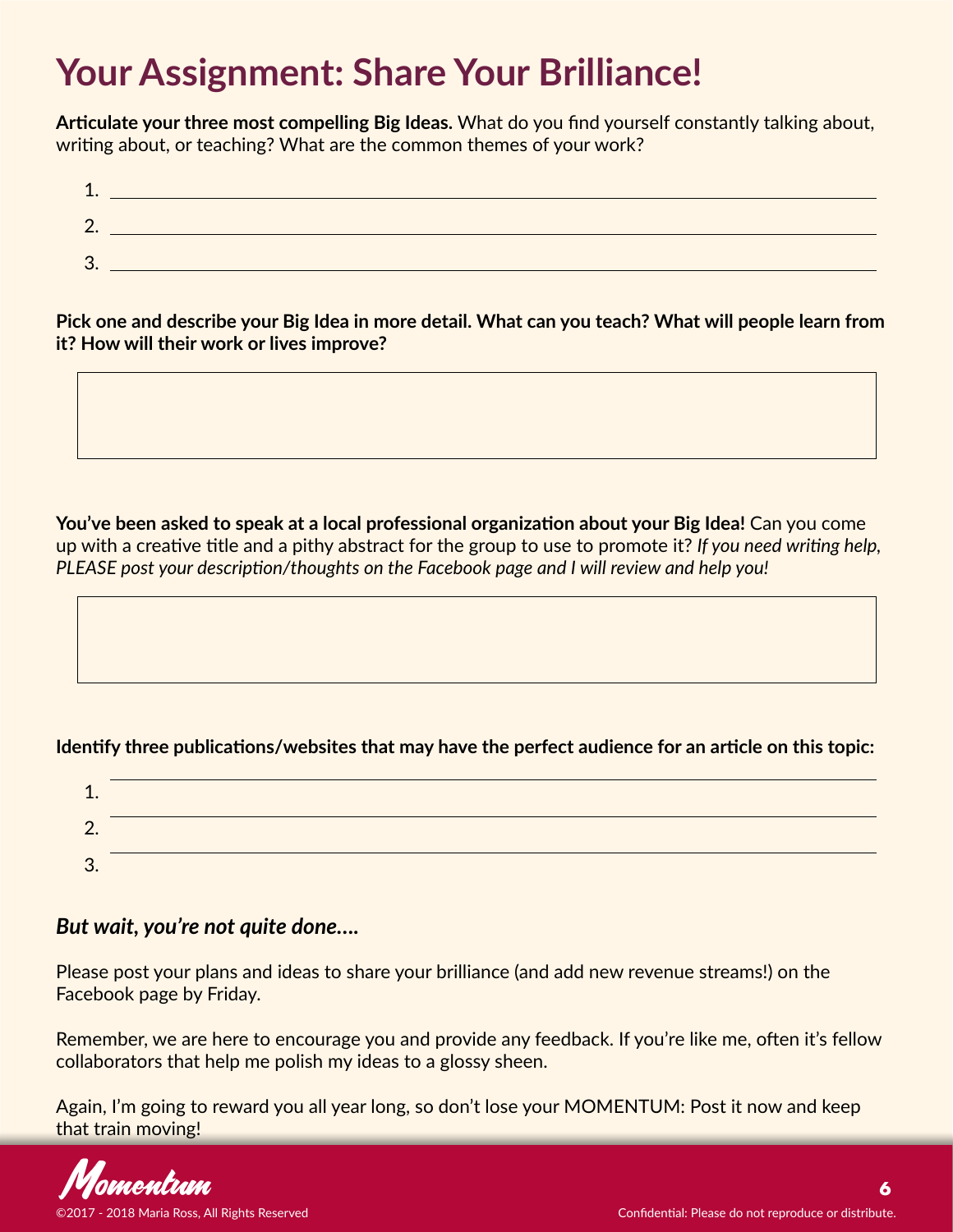# <span id="page-6-0"></span>**One Last Thing…**

I've said this before, and I'll say it again: **Please do not discount the value of your expertise.**

What comes easy to you can be a revelation for others. You have an important message to share, so get out there and share it in a way that feels comfortable for you.

No, wait…

### **If your discomfort stems from insecurity, fear of public speaking or a hatred of writing, I invite you to push yourself beyond your comfort zone.**

If you're more comfortable writing that speaking in public, work with a speaker coach and pitch some talks.

If you don't think you're a good teacher, just play with a short webinar or teleseminar and see how it feels.

If you're terrified to pitch and editor your great idea, I've got news for you: They'll either say yes or they'll say no. That's all that will happen. And I promise the sky won't fall as a result. If you're afraid they'll "laugh at you," I also have a newsflash: It's not about you, it's about what will delight their audience. And also, they are too damn busy to even think about you again if they turn down the piece.

Find some clever and creative ways to share your big ideas. Experiment. Take a chance. The more you do, the more you control how your brand is perceived and how many raving fans you attract.

**You've got something valuable to offer. Let the world see your brilliant, beautiful wisdom, humor, and heart. You owe it to us!**

Shine on,

Maria